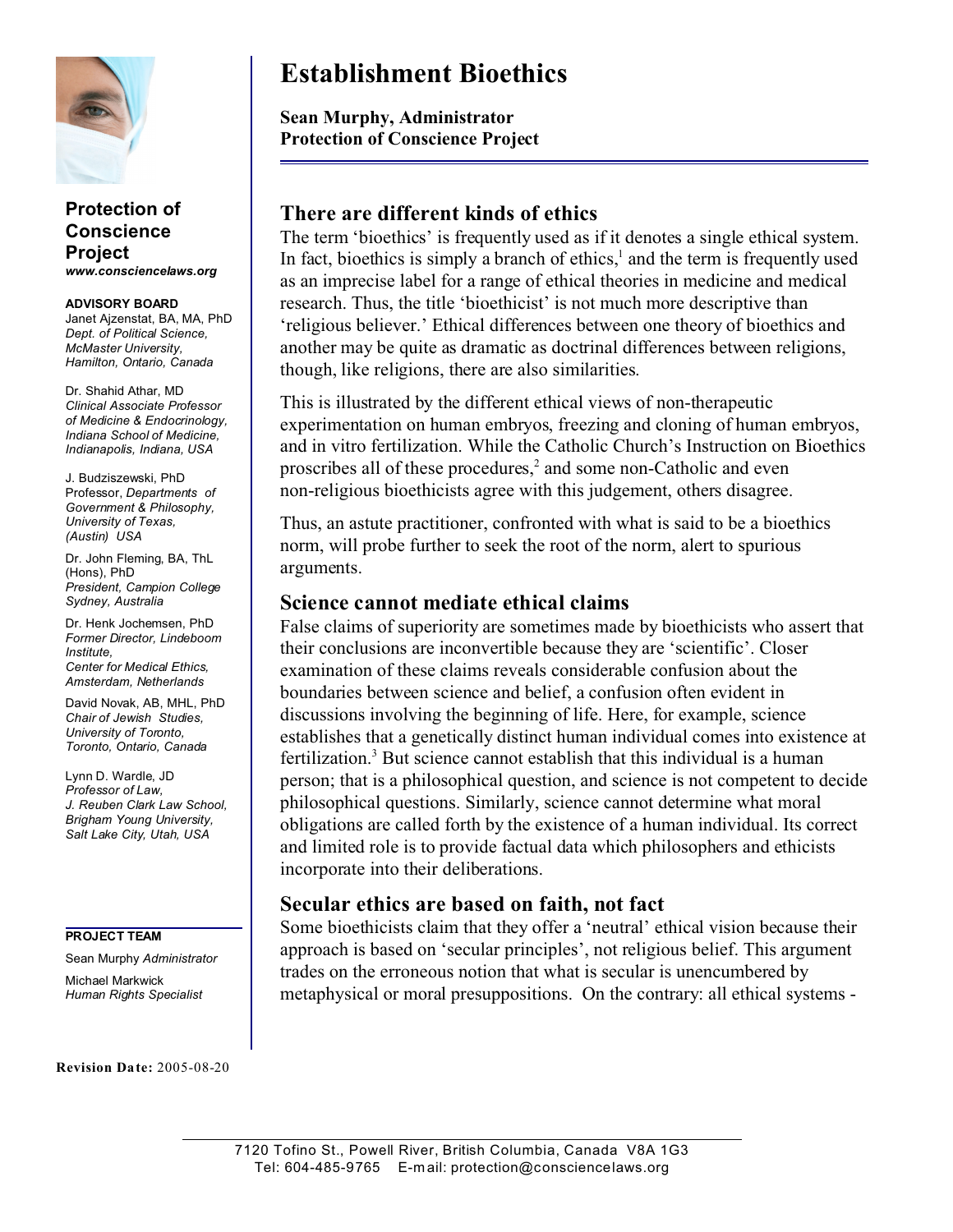including secular ethics - establish moral norms by asserting that some actions are right and others wrong. To discuss the ethics of euthanasia, for example, is to ask whether euthanasia is right or wrong. This question cannot be decided without defining right and wrong, or dismissing the very concept as irrelevant or erroneous.

Ultimately, no bioethical theory is morally neutral or 'faith-free': even secularists are believers. They believe that human dignity exists, that all men are equal, that human life is worthy of respect, etc. These are first principles that must be accepted on faith, not facts established by scientific study.<sup>4</sup>

## **Anthropology counts**

Consider two different statements: (a) man is a creature whose purpose for existence depends upon his ability to think, choose and communicate; b) man is a creature for whom intellect, choice and communication are attributes of existence, but do not establish his purpose for existence. Statements (a) and (b) express non-religious belief, not empirically verified fact. Such beliefs - usually implicit rather than explicit - direct the course of ethical discussion.

Bioethicists working from (a) would have little objection to the substitution of persistently unconscious human subjects for animals in experimental research.<sup>5</sup> Those who accept (b) would be more inclined to object.<sup>6</sup> Finally, bioethicists who do not believe in 'purpose' beyond filling an ecological niche would dismiss the discussion as wrong-headed.

Reasoning from different beliefs about what man is and what is good for him leads to different notions of right and wrong, and ultimately to different ethical conclusions.<sup>7</sup>

## **Establishment bioethics**

Problems for ethical minorities arise when one version of bioethics becomes predominant, and its practitioners attain positions of influence and power in government, academic and professional circles. In practical matters, establishment ethicists are prone to dismiss the approach of any ethical system that does not conform to the predominant 'consensus'. However, their 'consensus building' includes only those participants willing to accept the establishment's fundamental presuppositions. The resulting 'consensus' is, in reality, simply the majority opinion of like-minded individuals, not a genuine ethical synthesis reflecting common ground with those who think differently.<sup>8</sup>

Typically, establishment bioethicists do not explain this when consulted by public or professional bodies about ethical questions. Indeed, they may fail to acknowledge even the existence of other ethical systems.<sup>9</sup> This may be the result of ignorance, since many people identified as 'ethicists' (especially members of professional ethics committees) have had only rudimentary instruction in ethics, from exclusively establishment teachers.

## **Establishment intolerance**

The hegemony of establishment bioethics too often generates intolerance of those who live by other ethical standards. Such intolerance leads to demands that people participate in procedures or services they find morally abhorrent, and to talk of excluding ethical minorities from education and employment - even in countries that preach loudly about human rights and accommodation of diverse beliefs.<sup>10</sup>

Indeed, insistence upon uniformity - not accommodation - appears to be the primary policy of those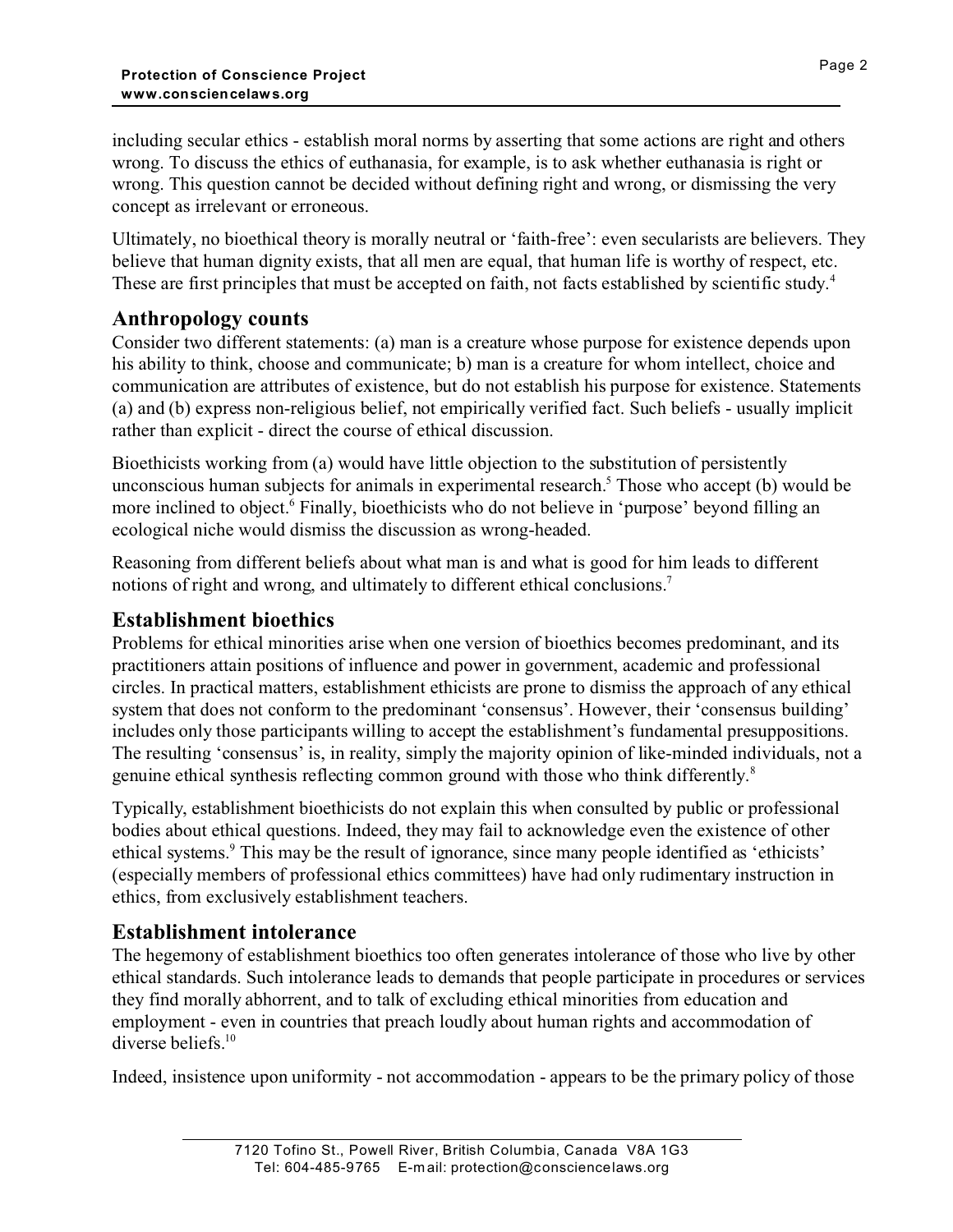in power, and establishment bioethicists are prone to call upon state and professional authorities to enforce the ethical uniformity they are unable to secure by persuasive argument.

And when challenged to demonstrate the superiority of the ethical system they want to impose upon dissenters, to justify its faith-assumptions and its anthropology, these authorities are - frequently silent. Instead of dialogue, one is met with strategy: stonewalling, 'circling the wagons', the assertion of legal authority, and the raw exercise of power.

This is "the establishment": good people, by and large, faithful to the reigning orthodoxy, sincere in their dogmatism, but unable or unwilling to articulate the hidden faith they seek to impose on others.

 $\bullet \bullet \bullet$ 

*A pamphlet version of this article is available on the Project website at*  $h$ *ttp://www.consciencelaws.org.* 

Notes:

1. Irving, Dianne N., What is "Bioethics"? (Quid est "Bioethics"?). Tenth Annual Conference: Life and Learning X (in press)University Faculty For Life, Georgetown University,Washington, D.C.

2. Congregation for the Doctrine of the Faith, *Instruction on Respect for Human Life in its Origin and on the Dignity of Procreation* (1987), I.4, I.6, II.B.5

3. O'Rahilly, Ronan, and Fabiola Müller, *Human Embryology & Teratology*. New York: Wiley-Liss, 1994, p. 19-20; Moore, Keith L. and T.V.N. Persaud, *The Developing Human*. Philadelphia: W.B. Saunders Company, 1998, p. 2. Quoted in Irving, Dianne N., "When do Human Beings Begin? 'Scientific' Myths and Scientific Facts," *International Journal of Sociology and Social Policy* 1999, 19:3/4:22-47. http://www.consciencelaws.org\Examining-Conscience-Issues\Background\GenScience\BackGenScience01.html

4. Benson, Iain T., "Notes Towards a (Re) Definition of the 'Secular'" (2000) 33 U.B.C. Law Rev. 519 -549, Special Issue: "Religion, Morality, and Law", p. 521. A popular version of the article is found in Benson, Iain T., "There are No Secular 'Unbelievers'". *Centre Points*, Vol. 4, No. 1, Centre for Cultural Renewal, Ottawa: Spring, 2000, p. 3. http://www.consciencelaws.org\Examining-Conscience-Issues\Ethical\Articles\Ethical10.html

5. Richard G. Frey, "The ethics of the search for benefits: Animal experimentation in medicine," in Raanan Gillon (ed.), *Principles of Health Care Ethics* (New York: John Wiley & Sons, 1994), pp. 1067-1075; cited in Irving, Dianne N., "Scientific and Philosophical Expertise: An Evaluation of the Arguments on 'Personhood'". *Linacre Quarterly* February 1993, 60:1:18-46 [Updated and extensively revised, September 20, 1996] http://www.consciencelaws.org\Examining-Conscience-Issues\Background\GenScience\BackGenScience05.html

6. Bleich, Dr. J. David, "Euthanasia", in *Judaism and Healing: Halakhic Perspectives* (1st Ed.), Ktav Publishing House, 1981, p. 139. Essay reprinted in *A Matter of Choice: Responsibility to Live, Right to Die - Five Discussion Papers from the Jewish Perspective on Euthanasia*. 13 April, 1994, Lubavitch Centre, Vancouver, B.C. (Ethics and Torah forum series)